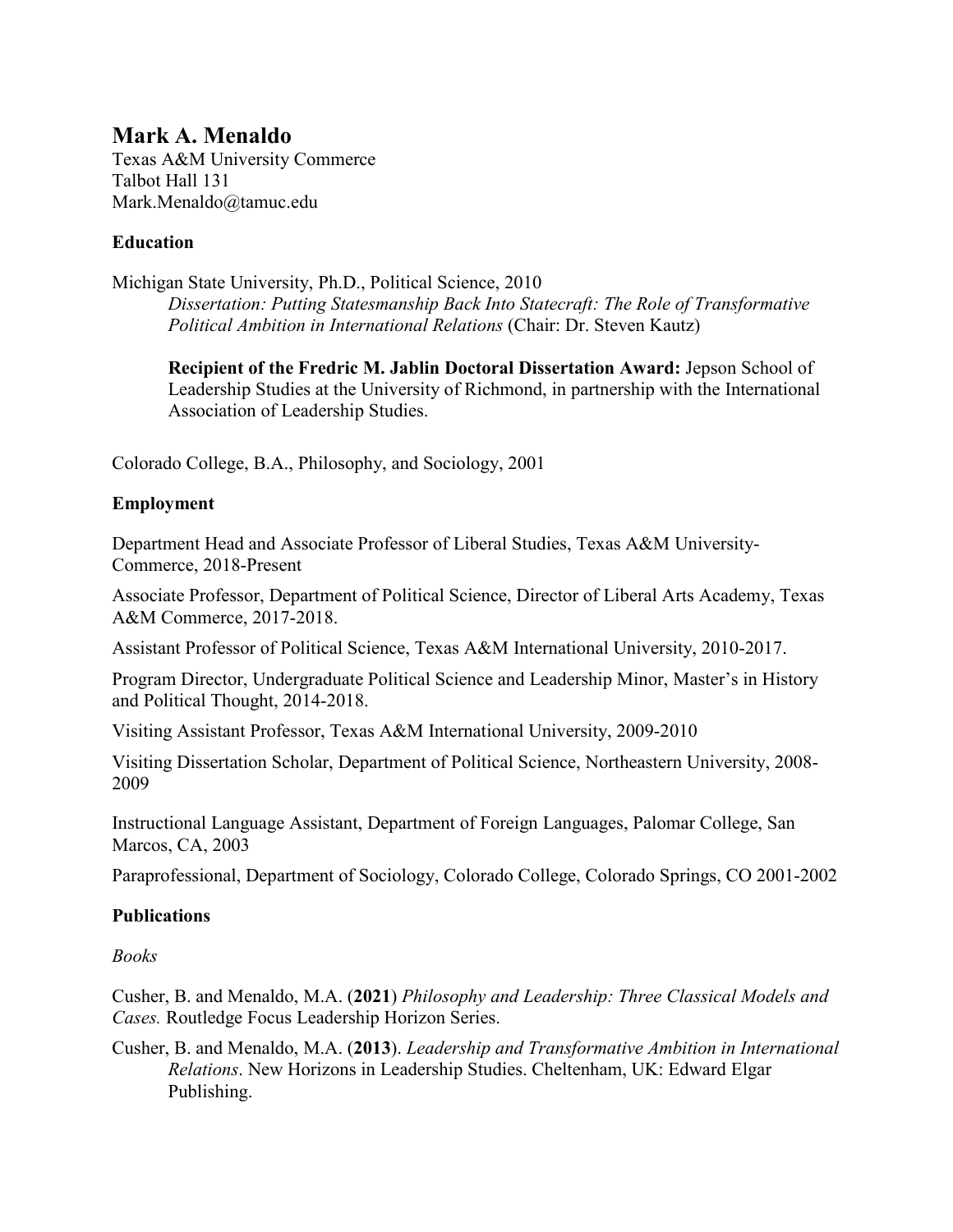### *Edited Volume*

Cusher, B. (co-editor) Menaldo, M.A., (co-editor) (**2018)** *Leadership and the Unmasking of Authenticity: The Philosophy of Self-Knowledge and Deception*. New Horizons in Leadership Studies. Cheltenham, UK: Edward Elgar Publishing.

*Refereed Journal Articles and Book Chapters*

- Menaldo, M.A. Death and Politics in Martin Heidegger's Being and Time. In E.A. Dolgoy, K.H. Hale, and B. Peabody (Eds.) *Political Philosophies of Aging, Dying, and Death*. Routledge Taylor Francis. *Forthcoming.*
- Menaldo, M.A. (**2018**) Totalizing Tyranny: Mario Vargas Llosa's The Feast of the Goat. In K. Bezio & K. Yost (Eds.) *Leadership, Popular Culture, and Social Change*. Edward Elgar Publishing.
- Miller, K. and Menaldo, M.A. (**2016**) Bringing Leaders Back In: A Critical Examination of Why States Expand Schooling. *Leadership and Policy Quarterly*. (5)1: 1—18.
- Menaldo, M.A. (**2014**). Barack Obama's Foreign Policy Leadership: Renewing America's Image and Shaping American Identity. In A. Barreto & R. O'Bryant (Eds.), *American Identity in the Age of Obama.* Routledge Series on Identity Politics. New York, NY: Routledge. Pp.  $198 - 221.$
- Zschirint, S., and Menaldo, M.A. (**2014**) International Insurance? Democratic Consolidation and Support for International Human Rights Regimes. *International Journal of Transitional Justice*. 8(3): 452—475.
- Menaldo, M.A. (**2014**). Sayyid Qutb's Political and Religious Thought: The Transformation of Jahiliyyah and the Implications for Egyptian Democracy. *Leadership and the Humanities, 1(2): 64—80.*
- Menaldo, M.A. (**2012**). Transformative Ambition in Peace and War: The Case of Pericles of Athens. *Journal of Leadership, Accountability, and Ethics*, 9(4): 99 –112.

#### **Grants**

- (**2017**) Latino Leadership Development Center, Southern Methodist University, to conduct research, "Crossing Borders: Child Migration, Educational Attainment, and the Transnational Latino Student."
- **(2016**) University Travel Grant, Texas A&M International, to conduct research on project, "Liberalism in 19th Century Mexico"

#### **Honors & Awards**

- Invited to be a participant for the Jack Miller Center for Teaching America's Founding Principles and History, Summer Institute, 2021.
- Julia Ballenger Humanitarian Award, 2021.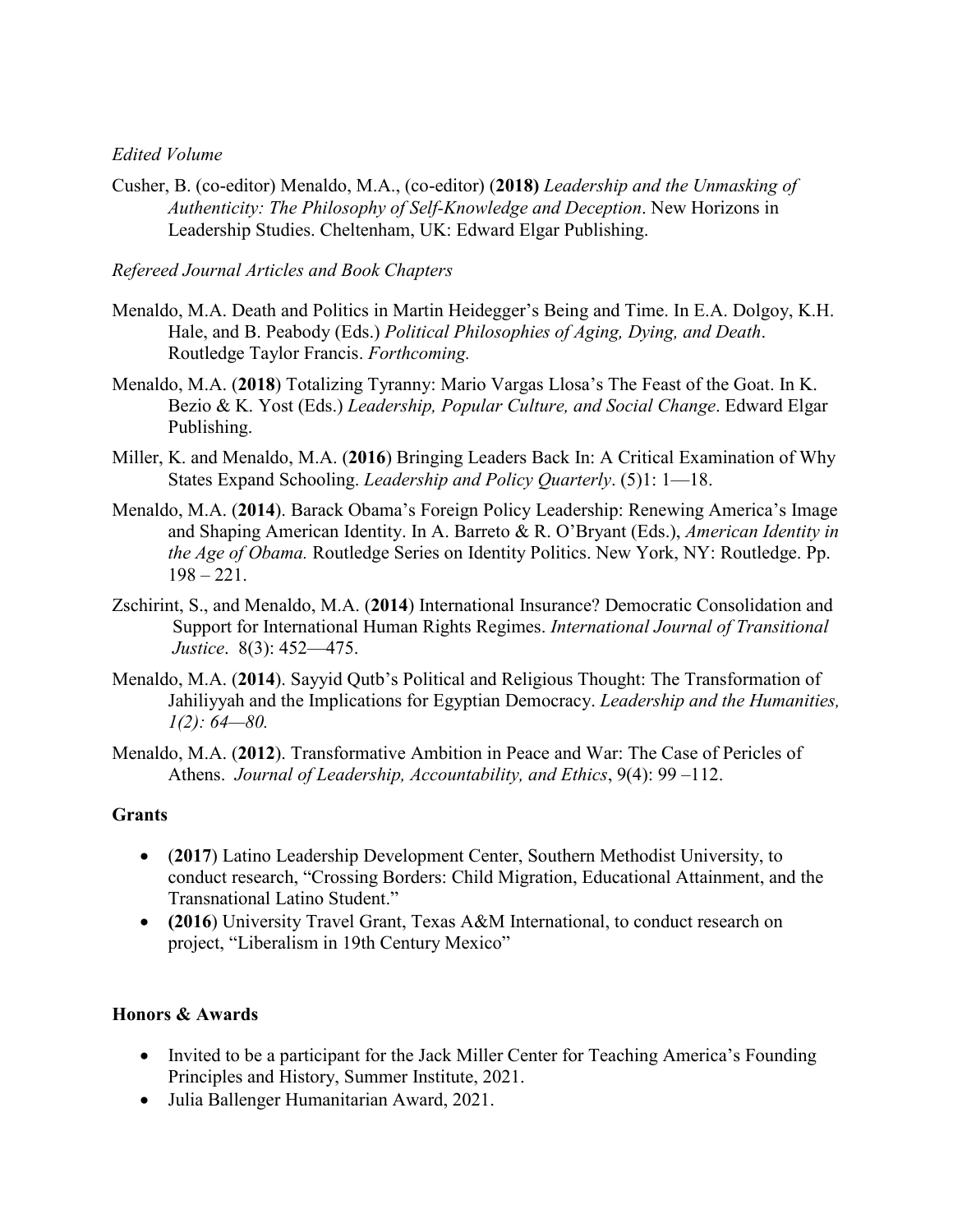- Finalist for Department of Leadership Studies Outstanding Leadership Book Award at the University of San Diego, 2015.
- COAS Teacher of the Year: 2014-2015
- University Research Grant, Texas A&M International, to conduct research for project entitled: Latin America's Liberal Experiments, 2014-2015
- University Travel Grant, Texas A&M International University, for collection of data at Benson Latin America Collection, University of Texas, Austin, 2013
- Phi Kappa Phi, member of Texas A&M International Chapter of Phi Kappa Phi, 2012
- Fredric M. Jablin Doctoral Dissertation Award, International Leadership Association and Jepson School of Leadership Studies, 2011
- Northeast Consortium for Faculty Diversity Dissertation-Year Fellowship, 2008-2009
- University Enrichment Fellowship (campus-wide fellowship competition), Michigan State University, 2004-2008
- Olin Foundation Fellowship, Department of Political Science, Michigan State University, 2003
- Robert Lewis Prize in Philosophy, Department of Philosophy, Colorado College, 2000
- Associated Colleges of the Midwest Minority Students and Academic Careers Program Research Grant, Colorado College, 2000

# **Teaching**

*Texas A&M University-Commerce*

- Principles of United States and Texas Government
- Signature Course: The Quest for Happiness
- Covid 19 and the Human Condition
- Honors Faith and Reason
- Honors Philosophy is a Joke (created an outdoor classroom for this class)
- Honors Machiavelli and Moses
- Honors Virtue, Recollection, and Thought
- Introduction to Latin American and U.S. Latino Studies

# *Texas A&M International University*

# **Graduate**

- Ethics and International Affairs
- Latin America's Liberal Experiments
- Leadership in Peace and War
- Political and Historical Thought
- Seminar in Political Philosophy: Thucydides' *History of the Peloponnesian War*
- Seminar in Political Philosophy: Machiavelli's Prince

# **Undergraduate**

• American Foreign Policy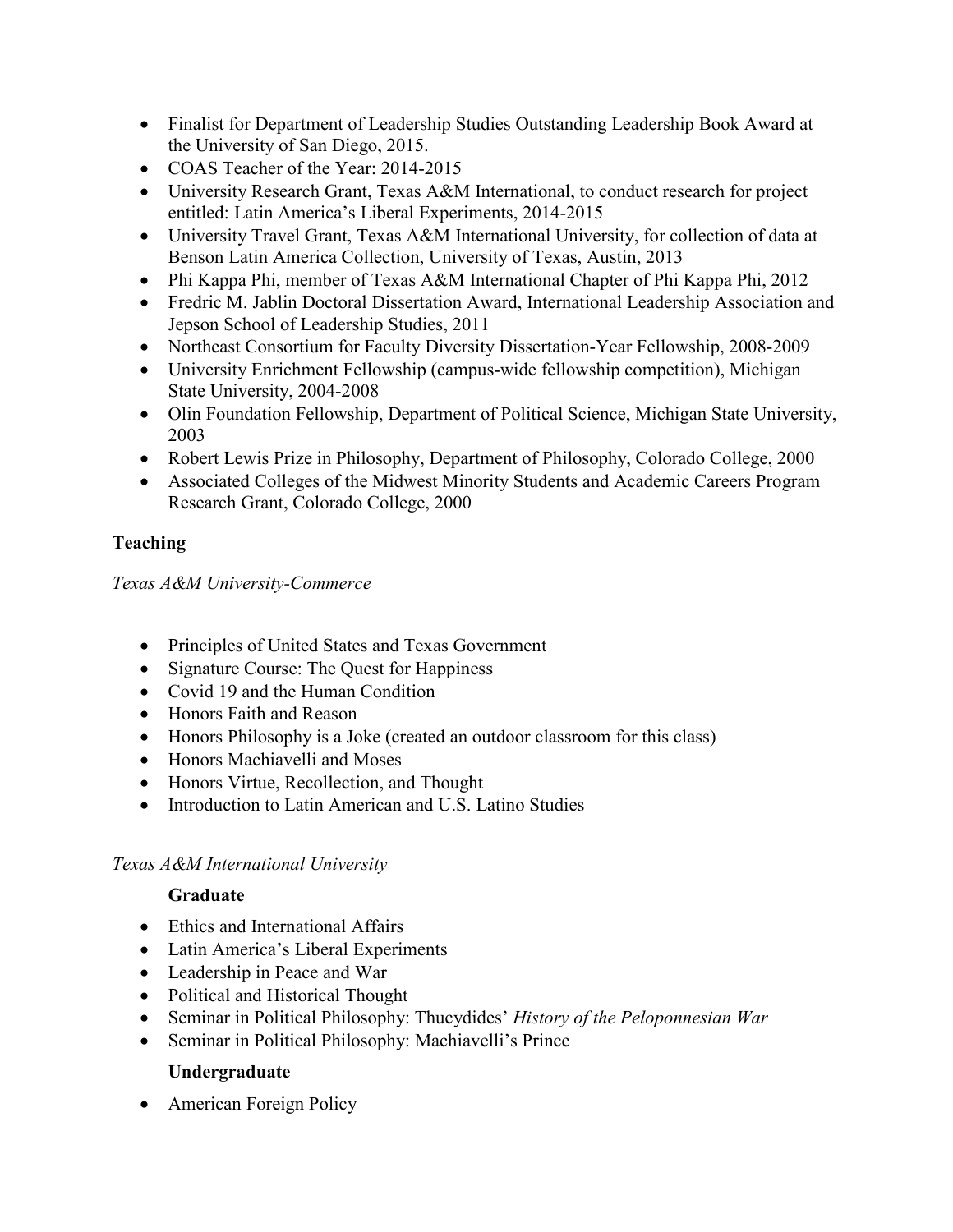- American National Government *Honors,*
- American National Government
- Classical and Medieval Political Philosophy
- Eros and Politics: The Political Nature of Plato's Symposium
- Foundations of Leadership/Introduction to Political Leadership
- The Moral Foundations of Socratic Political Philosophy: Plato's Meno
- International Law and Organization
- International Relations
- Justice, Passion, and Rule (Senior seminar)
- Modern Political Philosophy
- Tocqueville's *Democracy in America* (Senior seminar)
- Signature Course: The Quest for Excellence
- University College Seminar: Mozart and Plato, How to Make a Great Life (co-taught) with Dr. Ray Keck)
- University College Seminar: George Bernard Shaw's "Mrs. Warren's Profession," and Aristophanes' "The Clouds" (co-taught with Dr. Kevin Lindberg)

# **Conference Papers**

Menaldo, M.A. "Aristotle's view of Greek Courage," presented at the annual meeting of the *International Leadership Association*, Ottawa, Canada, 2019.

Menaldo, M.A. "The End of Authenticity" presented at the annual meeting of the *International Leadership Association*, West Palm Beach, 2018.

Menaldo, M.A. "Aristotle's Art of Leadership" presented at the annual meeting of the *Midwest Political Science Association*, Chicago, 2017.

Menaldo, M.A.; Miller, Karyn. "Making Room for Leaders" presented at the annual meeting of the *Western Political Science Association,* Seattle, 2014

- Menaldo, M.A. "Leadership and Change: Otto von Bismarck's Realism Reconsidered" presented at the annual meeting of the *Midwest Political Science Association*, Chicago, 2013
- Menaldo, M.A. "Pericles' Leadership in Peace and War" presented at the annual meeting of the *Western Political Science Association*, San Antonio, 2011
- Menaldo, M.A. "Barack Obama's Visionary Leadership: Reinventing America's International Image" presented at the *American Identity in the Age of Obama Conference*, Northeastern University, Boston, 2011
- Menaldo, M.A. "Pericles' Statesmanship: Democratic Imperialism and Transformational Statecraft," presented at the annual meeting of the *American Political Science Association*, Toronto, 2009
- Menaldo, M.A. "Aristotle's Magnanimous Man: Rethinking Theories of Leadership in International Relations," presented at the annual meeting of the *Midwest Political Science Association*, Chicago, 2009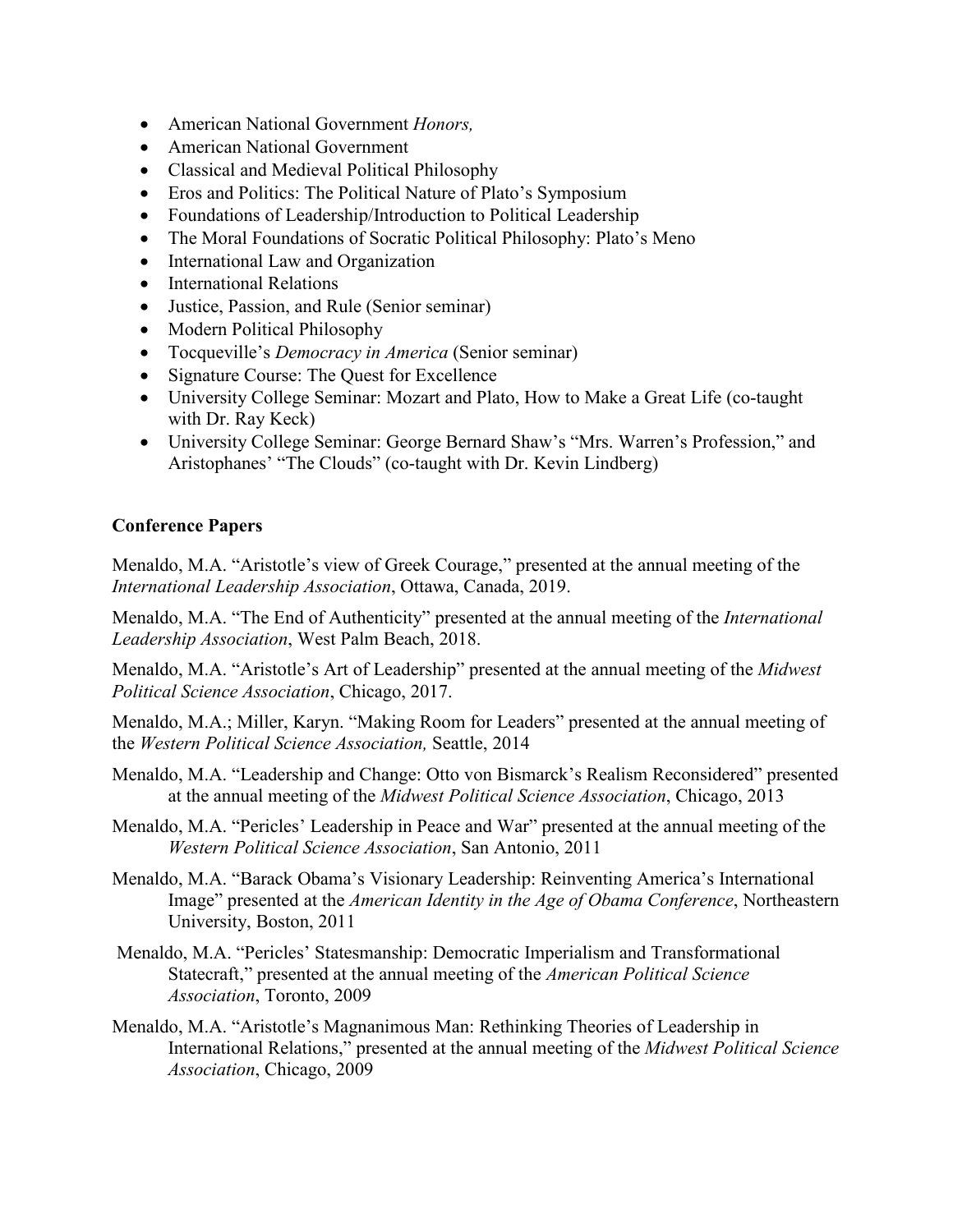- Menaldo, M.A. "The Role of the Statesman in International Relations," presented at the annual meeting of the *American Political Science Association*, Chicago, 2007
- Menaldo, M.A. "Martin Heidegger's Introduction to Metaphysics: Nature, Conflict, and Man," poster presented at the annual meeting of the *American Political Science Association*, Chicago 2007

### **Professional Activities**

Jack Miller Center Summer Institute, Civic Education and the American Republic, Douglasville, Georgia, 2021.

Keynote Speaker, Loveland Classical Symposium, "What is the Best Life" Loveland, Colorado 2018.

Guest Lecturer, Texas A&M University Law School, Borderlands Law Course, Laredo, TX, 2017.

Guest Speaker, TAMIU Enrichment Day, Leadership Excellence: The Greek origin of the word "virtue: - arête, literally excellence. How to use the arête as a principle for life. Laredo, TX 2016.

Guest Lecturer, TAMIU's Harvard Kennedy School's Latino Leadership Initiative, "Leadership and the Myth of the Chariot in Plato's Phaedrus," Laredo, TX, 2015

Workshop Leader and Presenter, *The U.S. Constitution: A Workshop for Texas Teachers,* Humanities Texas, Laredo, TX, 2010

### **Service to Profession**

Advisory Board, 2018—present, The Clemente Course in the Humanities, Dallas Chapter

Section Chair, 34 Political Philosophy: Themes and Approaches, *Midwest Political Science Association,* 2015

Reviewer: *Leadership and the Humanities Women and Criminal Justice*

### **University Service**

Texas A&M University-Commerce

College:

Academic Integrity Committee

Curriculum Committee

University:

A&M Commerce Annual Research Symposium (table discussant)

Cultural Competence Committee

LALS Advisory Board